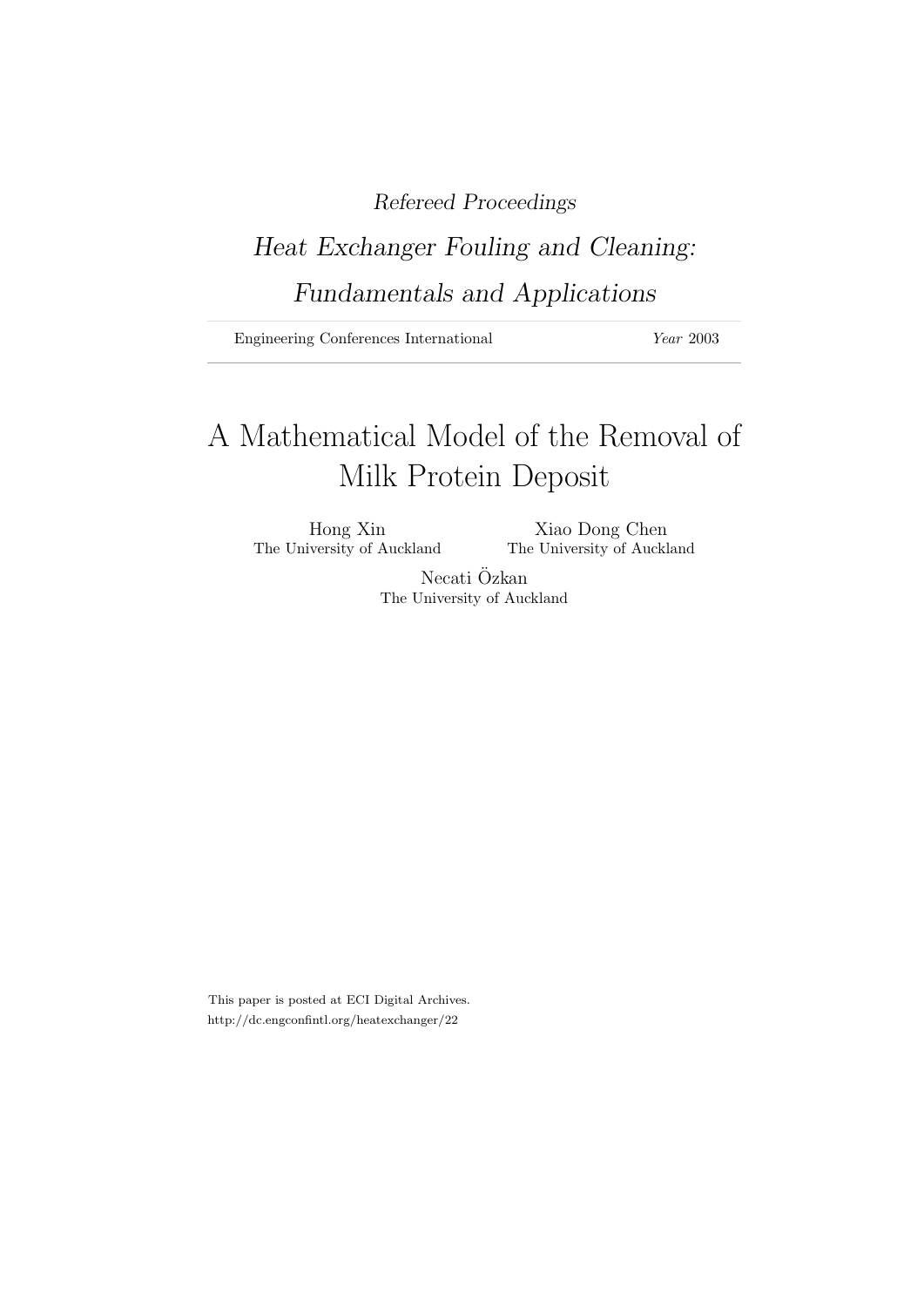# **A Mathematical Model of the Removal of Milk Protein Deposit**

## **Hong Xin, Xiao Dong Chen\* and Necati Özkan**

Department of Chemical and Materials Engineering, The University of Auckland, Private Bag 92019, Auckland, New Zealand \* Corresponding author; E-mail: d.chen@auckland.ac.nz

# **ABSTRACT**

 Based on a polymer dissolution controlled chemical cleaning mechanism, a mathematical model has been developed to describe the different stages of the removal of milk protein fouling from a hard surface. Various processes, such as reptation, disengagement, mass transfer through the boundary layer and surface area changes during the decay cleaning stage have been taken into account in the modelling process. The successful prediction of the cleaning process under various conditions indicates that the model has proposed a rational mechanism accounting for the removal of milk protein fouling.

#### **INTRODUCTION**

 Milk fouling on heat transfer surfaces is a serious problem in dairy processing plants, where frequent cleaning is required in order to meet the strict hygienic standards and to maintain the normal production capability. Cleaning is a multistage process comprising various steps that may be controlled by mechanical action, chemical reactions, and mass transfer.

Mathematical modeling plays a significant role in understanding the cleaning process and can be used to optimise the cleaning process. A chemical dissolution based mass transfer controlled cleaning mechanism has already been suggested by several researchers (Schlussler 1970). In the study of the cleaning procedure of milk fouling, Gallot-Lavallée and Lalande (1985) have provided a pseudo-physical cleaning model. Although this model has been widely recognized as one of the best models for describing the removal of porous deposits obtained from the thermal treatment of milk fluid. The definition of the surface concentration has been criticized by various authors for their lack of theoretical or experimental basis (Leclercq-Perlat, 1991; Bird 1993). The analytical and numerical modelling curve provided by Bird (1993) gave a reasonable fit of experimental cleaning data. However, the assumption of the time to reach the maximum cleaning rate depending on the time required to convert all the deposits to a removable form is doubtful (Xin 2003).

The basic structure of milk protein deposits is made of aggregated milk protein molecules and voids. Milk protein

molecules have long molecular chains like polymers. The swelling of the protein deposit and the final removal of this swollen layer are analogous to the dissolution process of polymers when they are treated with suitable solvents. Therefore, the polymer dissolution concept can be applied to reveal the cleaning mechanism of the protein deposits. In a recent study (Xin, 2002a), based on mass transfer theory and the polymer dissolution concept, the constant cleaning rates in the uniform stage have been predicted. The successful prediction of the constant cleaning rate under various conditions indicates that the model has proposed a rational mechanism accounting for the removal of milk protein fouling. In this study, based on the polymer dissolution controlled chemical cleaning mechanism, a mathematical model that can be used to describe the different stages of the cleaning process will be further developed.

#### **MECHANISMS AND MATHEMATICAL MODELS**

#### **Polymer Dissolution Based Cleaning Mechanisms**

Adopting the polymer dissolution concept, the essential physical features of the cleaning of milk protein deposit are depicted in Figure 1. First, the cleaning solution is transported from bulk solution to the surface of the deposit through a fluid boundary layer. Then the contact of the cleaning solution with the deposit will trigger a series of reactions, generating some intermediate reaction products (certain protein molecules). Further penetration of the cleaning solution into the deposit will build up a "reaction zone" and form a swollen gel layer. A disengagement process is needed before the intermediate reaction products can be transferred across the boundary layer into the bulk cleaning solution.

The disengagement process of the protein molecules from the gel-solution interface is very complicated. In the swollen region, the cleaning solution concentration is high and the protein molecules have a high mobility;the movement of the protein molecules essentially starts from this region. After a short reptation time, the protein molecular chains on the gel side of the gel-solution interface tend to disengage from the interface and move into the solution. The long and mutually entangled protein chains are inhibited from entering the liquid phase due to the friction between themselves. The disengagement rate of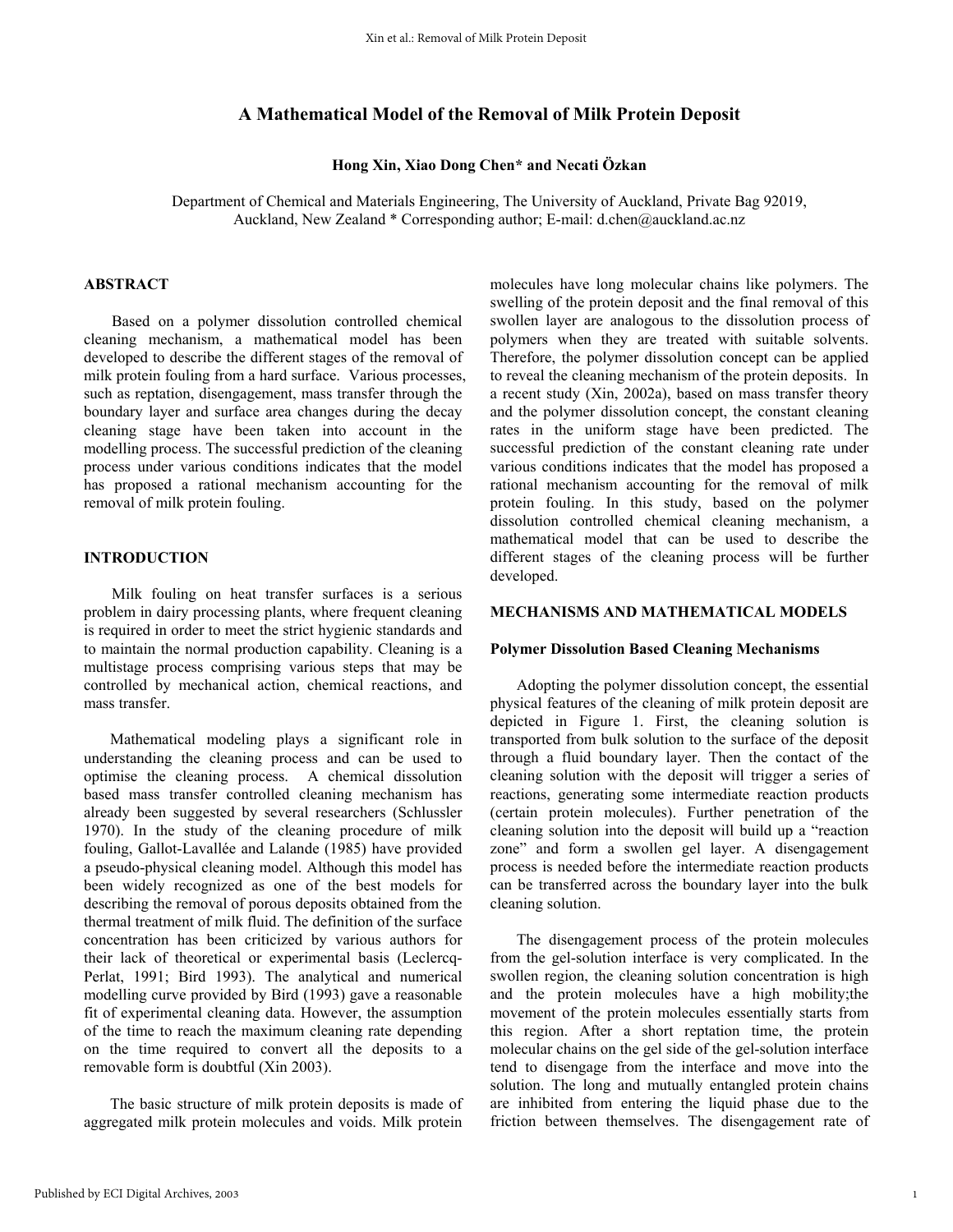protein molecules is one of the factors controlling the dissolution process.



Fig. 1 A schematic diagram of the whey protein concentrate (WPC) gel film dissolution process.

In addition to the disengagement, a mass transfer resistance also exists at the surface. If the disengagement rate is relatively small, the mass transfer resistance through the external boundary layer may be ignored. However, if they occur at comparable rates, then the dissolution process can be both disengagement and diffusion limited (Ranade, 1995). With increasing cleaning time, the disengaged polymer chains will begin to accumulate on the gel-solution interface until a maximum volume fraction is reached. Then, the rate of disengagement from the interface would be constrained by the rate of mass transfer to the bulk solution. A concentration gradient between the interface of the swollen gel and the bulk cleaning solution provides a driving force for the movement of the disengaged protein molecules. The dissolution rate then reaches the highest value.

#### **Mathematical Model of Cleaning**

Polymer dissolution models involving some complicated moving boundary layer problems have been established (Peppas, 1994; Parker, 2000). Although these models have provided insights for the development of a cleaning model, they are generally complex. In this study, we have attempted to capture the key mechanisms by using a simple mathematical model.

The diffusion of cleaning solution and the chemical reactions take place very rapidly. After contact with the cleaning solution, a gel layer on the surface of the deposit can be observed very quickly. The mass transfer of cleaning solution to the deposit is normally quicker than the mass transfer back the dissolved protein chains due to the smaller size. In this study, it is assumed that the disengagement of protein molecules from the swollen gel-solution interface and the transfer of these disengaged protein molecules into the bulk cleaning solution are the rate limiting steps for the cleaning process. During the swelling and uniform stage, the cleaning rate may be calculated in terms of the mass transfer coefficient and the concentration gradient of the disengaged protein molecules in the boundary layer. In the

decay stage, an effective surface area may be used to correlate the cleaning rate. For simplicity, the accumulation of the disengaged protein molecular chains in the boundary layer is neglected. The moving boundary layer problem and the different protein volume fractions within the swollen gel are not considered.

*Swelling and uniform stage* Based on the conventional concept of mass transfer, the cleaning rate (or mass flux) of the WPC gel molecules from the gel-solution interface may be written as:

$$
R = \frac{dm}{Adt} = k_{\phi}(\phi - \phi_b)
$$
 (1)

where *m* is the mass removed, *R* is the cleaning rate,  $k_{\phi}$ is the mass transfer coefficient,  $A$  is the surface area,  $\phi$  is the volume fraction of the disengaged protein molecules at gelsolution interface,  $\phi_b$  is the volume fraction of the disengaged protein molecules in the bulk cleaning solution. When  $\phi$  is very small, Eq. (1) becomes

$$
R = \frac{dm}{Adt} = k_{\phi}\phi
$$
 (2)

The volume fraction of disengaged protein molecular chains accumulated on the interface between the gel and the cleaning solution at any time has been assumed to change according to a first-order reaction mechanism:

$$
\frac{d\phi}{dt} = k_d \phi \tag{3}
$$

where  $k_d$  is the disengagement rate constant. The physics of the disengagement process has been elaborated by Devotta et al (1993). The disengagement rate is recognized to be directly proportional to the mobility of polymer molecules, whereas the mobility of the polymer molecules will depend on its volume fraction. It has been assumed that the variation of the mobility of polymer chains is a product of a kinetic constant and the extent of the departure from the maximum mobility (Devotta, 1995). Based on this assumption, it is assumed that the disengagement rate constant of the molecule chains,  $k_d$ , reduces with increasing  $\phi$ , and approaches to zero when the maximum value ( $\phi$ <sub>*m*</sub>) is reached. As a first estimation,  $k_d$  takes the following form:

$$
k_d = \xi \left( 1 - \frac{\phi}{\phi_m} \right) \tag{4}
$$

where  $\xi$  is a kinetic constant,  $\phi_m$  is the maximum volume fraction taken up by the disengaged protein molecules. The change of the volume fraction of the disengaged protein molecules in the boundary layer is then expressed by the following equation.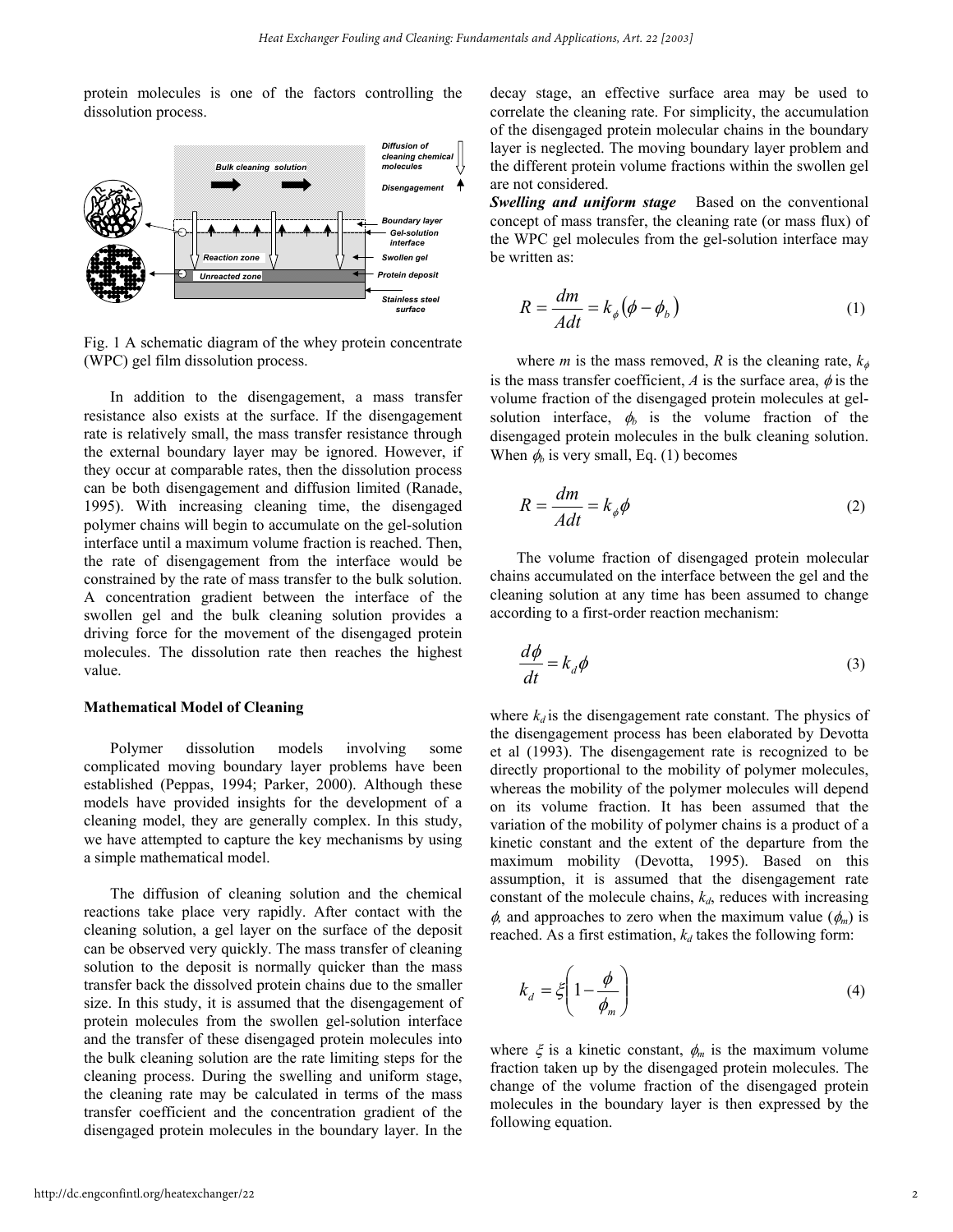$$
\frac{d\phi}{dt} = \xi \left(1 - \frac{\phi}{\phi_m}\right) \phi \tag{5}
$$

Since a polymer chain requires a finite induction time to disengage from the gel-solution interface, the disengagement rate is initially zero. This minimum induction time required for the 'first few' chains to disengage is equivalent to the reptation time  $(t_r)$ . Thus, it is assumed that the following initial condition exists at the gelsolution interface.

$$
\frac{d\phi}{dt} = 0, t < t_r \tag{6}
$$

After the reptation process, from  $t = t_r$  to  $t > t_r$ , the volume fraction of the disengaged protein molecules in the boundary layer can be calculated by integrating Eq. (5):

$$
\phi = \frac{\phi_m e^{\xi(t-t_r)}}{\frac{\phi_m}{\phi_0} - 1 + e^{\xi(t-t_r)}}
$$
(7)

where  $\phi_0$  is the volume fraction of the tangling protein chains at the solution side of gel-solution interface at the time  $t = t_r$  ( $\phi_0 \neq 0$ ). We now define a dimensionless parameter  $\psi$  as

$$
\psi = \frac{\phi_m}{\phi_0} - 1\tag{8}
$$

Combining Eq. (2) and (7), the cleaning rate can be rewritten as follows:

$$
R = \frac{dm}{Adt} = \frac{R_m e^{\xi(t - t_r)}}{\psi + e^{\xi(t - t_r)}}
$$
(9)

where  $R_m$  (the constant cleaning rate during the uniform cleaning stage) is defined as

$$
R_m = -k_{\phi} \phi_m \tag{10}
$$

The amount of mass removed (under a certain constant cleaning condition with a known temperature, velocity, and concentration of cleaning solution, etc) from the deposit as a function of time can then be calculated by integrating Eq. (9) from time  $t \geq t_r$  to  $t \leq t_{sn}$  ( $t_{su}$  is the total cleaning time during the swelling and uniform stages).

$$
m = \frac{AR_m}{\xi} \left( Ln \frac{\left(\psi + e^{\xi(t-t_r)}\right)}{\left(\psi + 1\right)} \right) \tag{11}
$$

*Decay stage* At the end of the uniform stage, the continuous film of WPC deposit is broken up and only the patches of the deposit film are left on the stainless steel surface. In the study of the removal of organic films in the decay stage, the change of the surface area of the remaining film has been modelled as a first order process (Beaudoin, 1995). Adopting this approach, the protein gel removal in the decay stage is given as:

$$
\frac{dA_L}{dt} = -k_A A_L \tag{12}
$$

where  $A_L$  is the surface area covered by the protein film in the decay stage,  $k_A$  is the first order rate constant for the surface area reduction. This rate constant is expected to be dependent on temperature, mechanical properties of deposit, cleaning solution concentration, and flow velocity. The initial condition for Eq. (12) is:

$$
A_L = A_{L,0} \text{ when } t = t_{su}
$$

where  $A_{L,0}$  is the total surface area covered by the protein film. Integrating Eq.(12) from  $t \ge t_{su}$  to  $t \le t_t$  (the total cleaning time):

$$
\frac{A_L}{A_{L,0}} = e^{(-k_A(t - t_{su}))}
$$
\n(13)

Assuming that the cleaning rate during the decay stage depends on the remaining protein film area *AL*, the cleaning rate during this stage can be expressed as:

$$
R = R_m \frac{A_L}{A_{L,0}}\tag{14}
$$

Combining Eq. (13) and (14), gives

$$
R = R_m e^{(-k_A(t - t_m))}
$$
\n(15)

In order to calculate  $t_{su}$  and the total cleaning time  $t_t$ , a critical protein mass remaining (*mc*) at the start of the decay stage is defined as:

$$
m_c = m_0 - m_{su} \tag{16}
$$

where  $m_0$  is the original mass of the deposit,  $m_{su}$  is total mass removed during the swelling and the uniform stage.  $m_{su}$  can be calculated from Eq. (11) with the boundary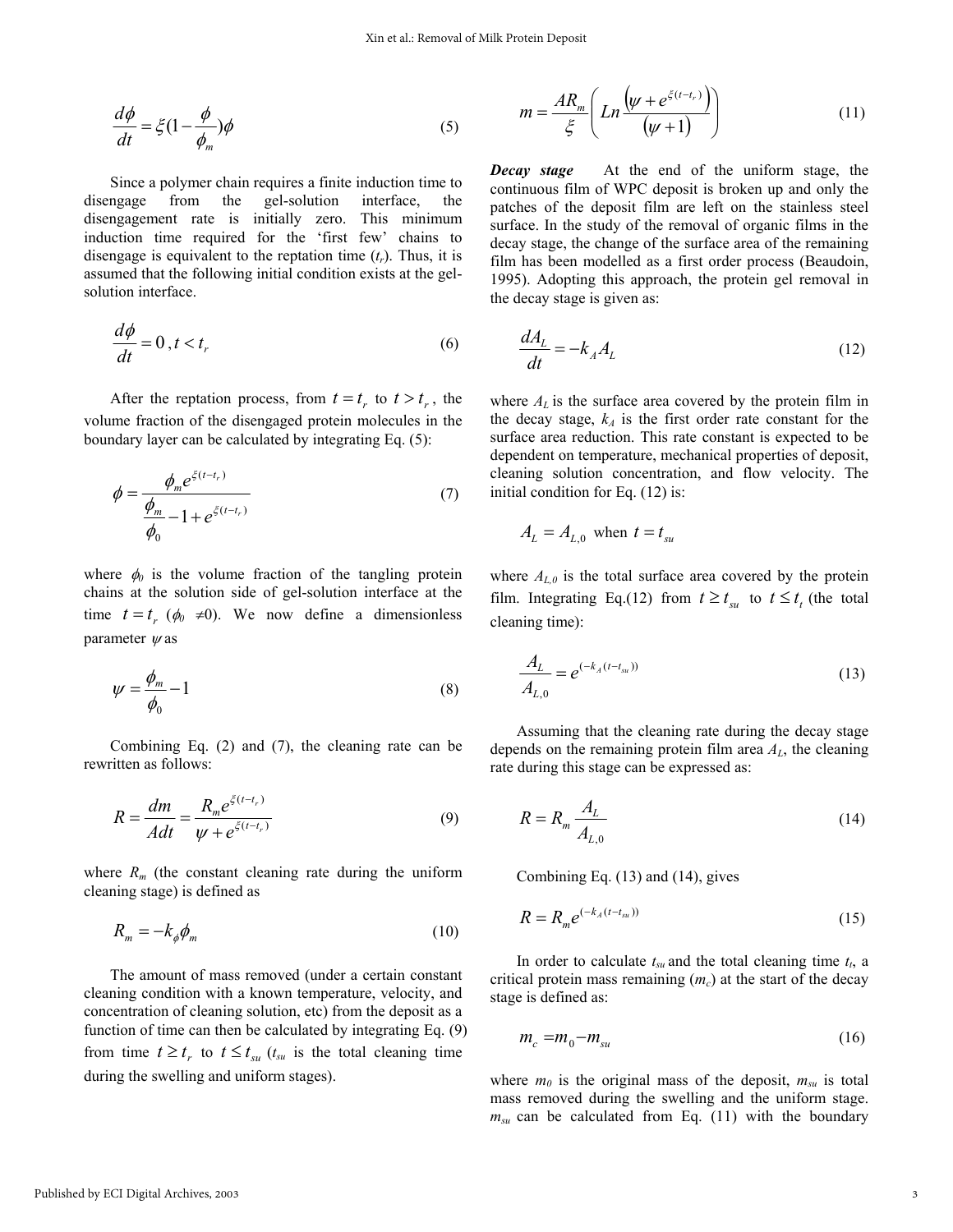condition at  $t = t_{su}$ . Combining Eq. (11) and (16), the mass removed during the decay stage can be determined as:

$$
m_c = m_0 - \frac{AR_m}{\xi} Ln \frac{(\psi + e^{\xi(t_{su} - t_r)})}{(\psi + 1)}
$$
(17)

Rearranging Eq.  $(17)$ ,  $t_{su}$  is given by the following equation:

$$
t_{su} = \frac{1}{\xi} Ln \left( (\psi + 1)e^{\frac{(m_0 - m_c)\xi}{R_m A}} - \psi \right) + t_r
$$
 (18)

The mass loss of the deposit during the decay stage can also be expressed as:

$$
\frac{dm}{A_L dt} = \frac{dm}{A e^{(-k_A(t-t_m))} dt} = R_m
$$
\n(19)

Integration with the boundary conditions:

$$
m = 0
$$
 and  $A_L = A_{L,0}$ , when  $t = t_{su}$  (19a)

$$
m = m_c \text{ and } A_L = 0 \text{, when } t = t_t \tag{19b}
$$

Then,  $m_c$  can be expressed as:

$$
m_c = \frac{R_m A}{k_A} \Big( 1 - e^{(-k_A(t_t - t_{su})}) \Big)
$$
 (20)

Rearranging the above equation,  $t_t$  is given by the following equation:

$$
t_{t} = -\frac{1}{k_{A}} Ln\left(1 - \frac{m_{c}k_{A}}{R_{m}A}\right) + t_{su}
$$
 (21)

Combining Eq. (18) and (21), then the total cleaning time  $t_t$  can be determined as:

$$
t_{t} = \frac{1}{\xi} Ln \left( (\psi + 1)e^{\frac{(m_{0} - m_{c})\xi}{R_{m}A}} - \psi \right) - \frac{1}{k_{A}} Ln \left( 1 - \frac{m_{c}k_{A}}{R_{m}A} \right) + t_{r}
$$
\n(22)

#### **EXPERIMENTAL PROCEDURES**

The cleaning system designed to determine the cleaning kinetics of WPC gel deposits from a stainless steel tube is illustrated schematically in Figure 2. The stainless steel tube (ID=16mm and Length=150mm), were pre-coated with a WPC gel film using a rotation rig. In the once-through cleaning loop, the cleaning solution  $(0.5 \text{ wt\% NaOH})$ , containing the removed deposits was continuously transported to the UV spectrophotometer by a sample pump. The UV absorption data were recorded at ten-second intervals to monitor the whole cleaning process. The detailed information about the UV assay and preparation of WPC gel films are discussed elsewhere (Xin, 2002a; Xin, 2002b).

## **RESULTS AND DISCUSSION**

The cleaning experiments were carried out under various experimental conditions with flow velocities ranging from 0.07 (*Re* =2400) to 0.62 m/s (*Re* =21000) and temperatures ranging from  $35$  to  $85$  °C using 0.5 wt.% NaOH cleaning solutions. The amount of whey protein concentrate (WPC) gel layer on the stainless steel surface ranges from 205 to 747  $g/m^2$ . A typical cleaning rate against time curve with the descriptions for the three cleaning stages, the reptation time  $(t_r)$ , the cleaning time during the swelling and the uniform stage  $(t_{su})$ , the constant cleaning rate  $(R_m)$ , and the critical mass remaining  $(m_c)$  are shown in Figure 3. the  $m_c$  represents the deposit mass removed during the decay cleaning stage. The slight decrease of the cleaning rate in the uniform stage might be due to the faster removal of the inlet region of the gel layer caused by the hydrodynamic disturbance. A repeatability study of the experiments was conducted and no significant differences were observed from the cleaning rate curves.



Fig. 2 A schematic illustration of the cleaning apparatus.

#### **Identification of Model Parameters**

Four parameters  $(R_{m_1}, \xi, t_r \text{ and } k_A)$  are used to characterize the cleaning process.

The constant cleaning rate  $R_m$  was determined from the experimental results using the following equation:

$$
R_m = \frac{m_u}{t_u} \tag{24}
$$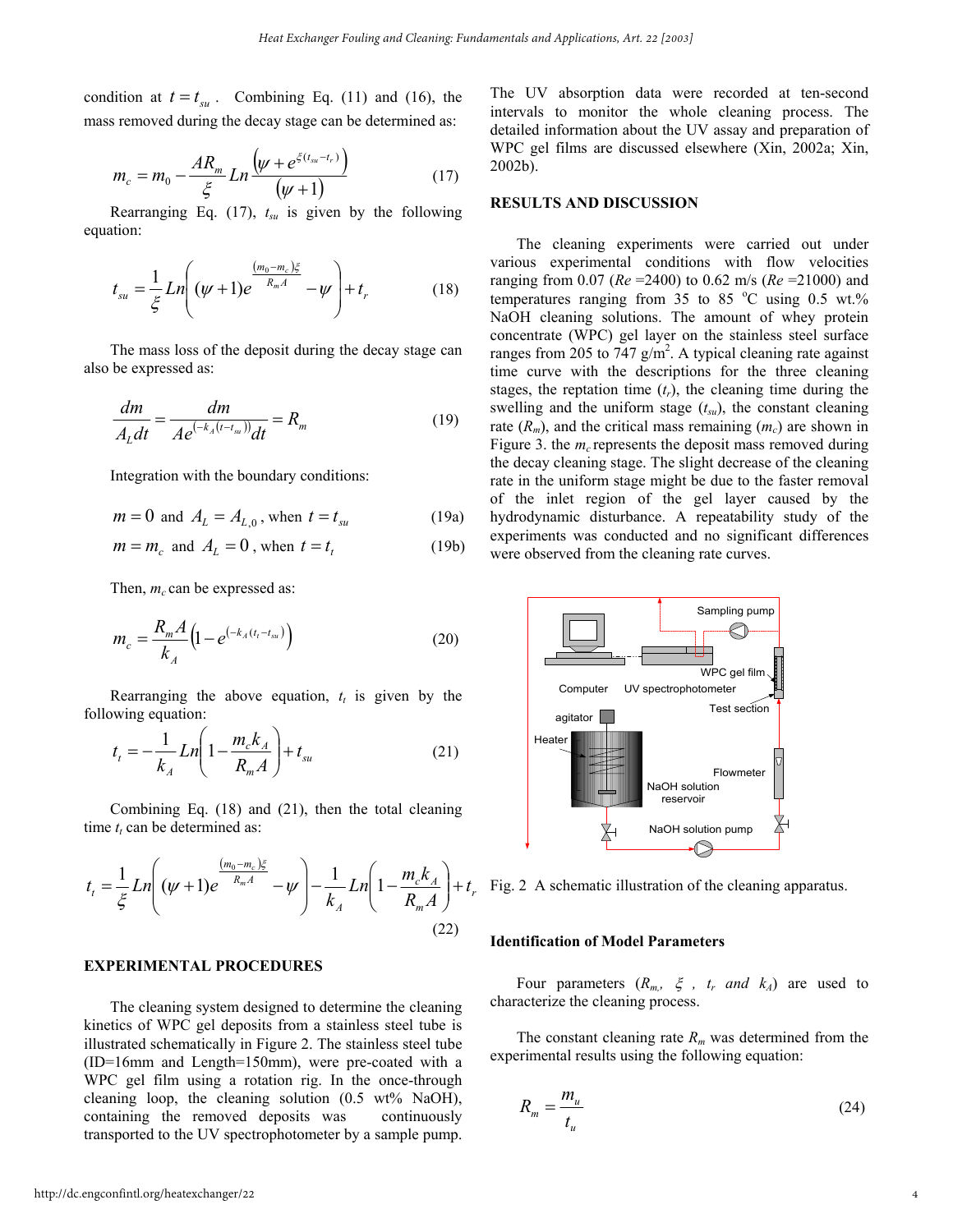where,  $m_u$  and  $t_u$  are the mass removed and the cleaning time during the uniform stage, respectively



Fig. 3 A typical cleaning rate against cleaning time curve.

During the swelling stage, after the cleaning solution contacts with the deposit, a certain delay time, referred to as 'the reptation time', exists before a finite amount of dissolved WPC protein become measurable in the cleaning solution. A delay before the start of the cleaning process has been observed in previous cleaning studies (Gallot-Lavallée and Lalande, 1985; Bird 1993). A theoretical basis of the reptation time as a function of flow velocity and temperature is not available. However, at low temperature and low flow velocity, the reptation time can be observed directly from the experimental results.

For a given polymer-solution pair and polymer molecular weight, it is reasonable to assume a unique value of interfacial polymer volume fraction at the gel-solution interface (Papanu, 1989). A recent study showed that the interfacial polymer concentration did not vary significantly with time during the dissolution process (Devotta, 1995). During the fouling and cleaning process, the molecular weights of the disengaged proteins are difficult to estimate due to the complicated chemical reactions. For simplicity, it is assumed that the dimensionless value  $\psi$  is a constant. Rearranging Eq. (9), a relationship between  $\psi$  and the reptation time can be expressed by the following equation:

$$
\ln\left(\frac{\psi R}{R_m - R}\right) = \xi \left(t - t_r\right) \tag{25}
$$

Using the measured reptation times at various low temperatures, a simple regression method was used to identify the value of  $\psi$ . A plot of  $\ln \left| \frac{\psi}{R} \right|$ J  $\backslash$  $\parallel$  $\setminus$ ſ  $R_m - R$ *R m*  $\ln \left| \frac{\psi R}{\psi} \right|$  against time should give a nearly straight line passing through the point

where 
$$
t = t_r
$$
 when  $\ln\left(\frac{\psi R}{R_m - R}\right) = 0$ , providing an

appropriate value for  $\psi$  was selected (see Figure 5.6). The minimised sum of the square deviations was obtained when an average  $\psi$  value of 25±5 was chosen. The value of  $\psi$  is independent of  $\xi$ , and subsequently is used in all the other calculations. After obtaining the value of  $\psi$ , it is also possible to determine  $\xi$  and  $t_r$  from the same plot, especially when  $t_r$  is too small to be directly observed from the experimental results.

The time at which the decay stage commences is given by Eq. (18) and the cleaning rate during this stage is given by Eq. (15). Another two parameters  $m_c$  and  $k_A$  have been used to model the cleaning progress during the decay cleaning stage. The mass of the gel layer left at the start of the decay stage is referred to as the critical mass  $(m<sub>c</sub>)$ , and can be used to determine the swelling-uniform cleaning time *tsu*. The critical mass value can be calculated by the area integration of the cleaning rate curve in the decay stage as shown in Figure 3.  $k_A$  is the rate constant for the surface area reduction in the decay stage. Rearranging Eq. (15), the following equation is obtained:

$$
Ln\left(\frac{R}{R_m}\right) = k_A(t - t_{su})
$$
\n(26)

The value of  $k_A$  can be determined from the slope of the plot of  $ln\left|\frac{R}{R}\right|$ J  $\backslash$  $\overline{\phantom{a}}$  $\setminus$ ſ *Rm*  $ln\left(\frac{R}{R}\right)$  against  $(t-t_{su})$ .

#### **Effects of Temperature and Velocity on Cleaning**

The effect of temperature on the cleaning rate has been studied at a constant Reynolds number at temperatures ranging from 35 to 75  $^{\circ}$ C. The experimental results are illustrated in Figure 4. The effect of flow velocity (0.09- 0.46 m/s) on the cleaning rate at 65 °C is shown in Figure 5.

In the analysis of the model parameters, it was found that the critical mass (*mc*) was not much dependent on temperature and flow velocity, as a result, the critical mass (*mc*) may be taken as a characteristic constant for a given fouling and cleaning system. An average critical mass value of 100  $g/m^2$  was determined from the experimental data for the WPC gel deposits used in this study.

Figures 4 and 5 show that with increase of the temperature and flow velocity of the cleaning solution, the cleaning rate during the swelling and uniform stages is increased and the cleaning time in the decay stage is reduced. As a result, the whole cleaning time is reduced.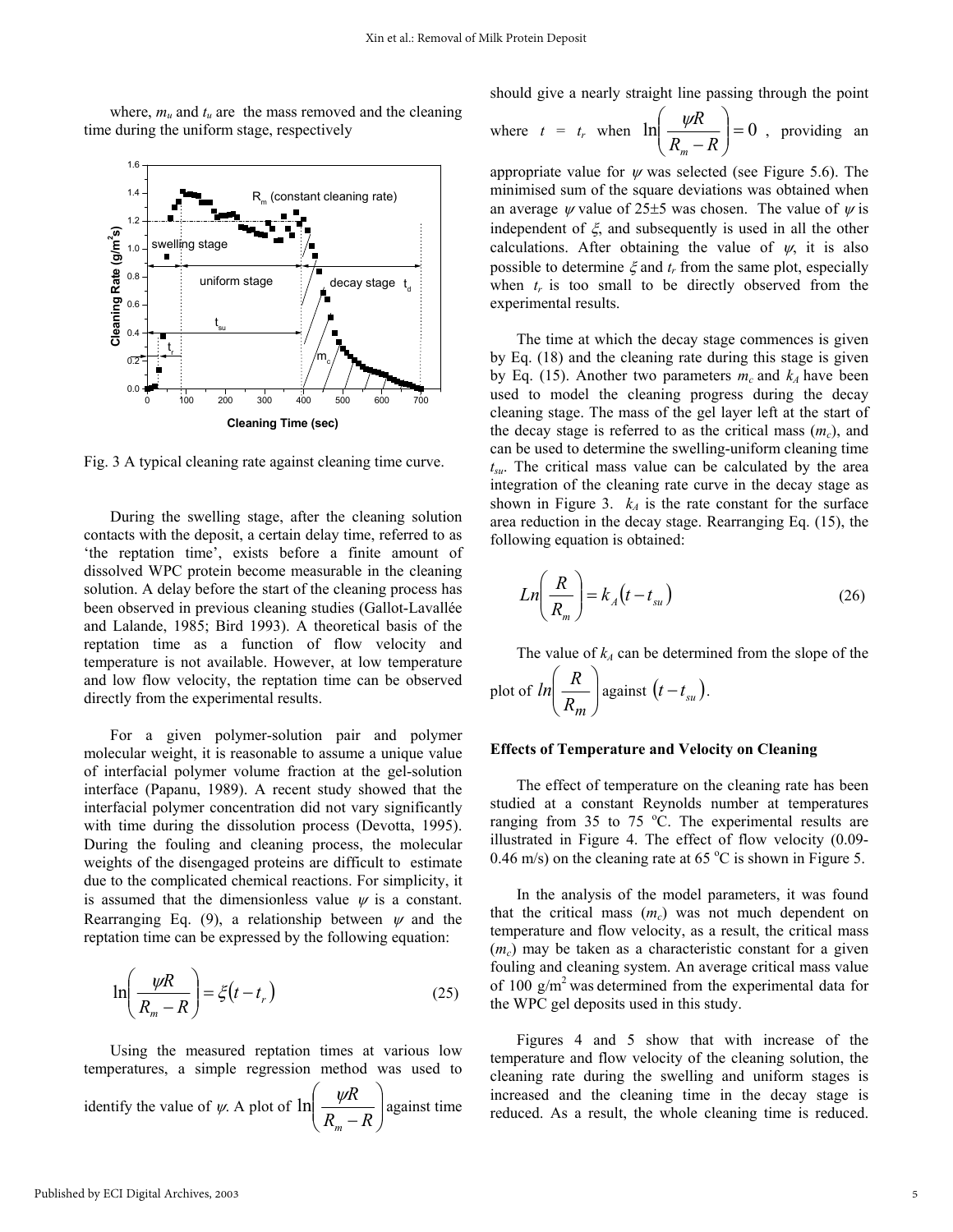These observations are consistent with the changes of the model parameters.



Fig. 4 The comparison of the experimental and predicted cleaning results at different temperatures at a constant Reynolds number ( $Re = 6080$ ).



Fig. 5 The comparison of the experimental and predicted cleaning results at different flow velocities at 65  $^{\circ}$ C.

Previous study has shown that the reptation time gets shorter with increasing temperature (Peppas, 1994). It is expected that the values of  $\xi$  increase with increasing temperature since the protein chains have higher mobility and larger disengagement rates at higher temperatures. Both the increased maximum volume fraction of disengaged protein molecules and the increased mass transfer coefficient should contribute to a larger *Rm* at higher temperatures. The changes of  $k_A$  with temperature are possibly due to the changes in the microstructure and the mechanical properties of the fouling layer with temperature.

The enhancement of the cleaning with increasing flow velocity would be mainly due to the increasing external mass transfer coefficient. As a result, the transport of the disengaged protein molecules back into the bulk cleaning solution would be more efficient at higher flow velocities, thus giving higher  $R_m$  and  $k_A$ .

The disengagement rate would be influenced by the action of the hydrodynamic forces on the polymer chains dangling into the liquid, so it is expected that  $\xi$  increases with increasing flow velocity as well. The faster disengagement of polymer chains could contribute a shorter reptation time.

To evaluate the role of temperature in each cleaning stage, the temperature dependent cleaning model parameters  $(R_{m_r}, \xi, k_A, \text{ and } \frac{1}{t_r})$  $\frac{1}{x}$ ) can be described using the Arrhenius

relationship.

Although the effects of Reynolds number (or flow velocity) on the model parameters could be very complex, it was possible to describe the influence of Reynolds number on the model parameters with a simple equation using the analysis results obtained from Figures 4 and 5. Since the effects of Reynolds number on the apparent activation energies are not significant during cleaning processes (Gillham, 1999). It is assumed in this study that the apparent activation energy is independent of Reynolds number. Thus, the dependence of the model parameters on temperature and Reynolds number can be represented by using the following semi-empirical equation:

$$
Y = f(\text{Re}) \exp\left(-\frac{E_a}{R_g T}\right) \tag{27}
$$

where *Y* represents the model parameters:  $R_{m}$ ,  $\xi$ ,  $k_A$ , and  $1/t_r$ ,  $E_a$  is the apparent activation energy (J/mol),  $R_g$  is the molar gas constant, and *f(Re)* is a linear function between Reynolds number and y, which is independent of temperature and defined as:

$$
f(\text{Re}) = \alpha + \beta \text{Re}
$$
 (28)

where  $\alpha$  and  $\beta$  are the constants. The values of  $\alpha$  and  $\beta$  can be obtained from the intercept and slope of the

$$
y/\exp\left(-\frac{E_a}{R_gT}\right)
$$
 against *Re* plots, respectively (see

Figure 6).

The comparison between experimental results and model predictions are provided in Figure 4 and 5. The parameters used in the model predictions were given in Table 1. In order to confirm the validity of the model provided here, a set of new cleaning experiments were performed at different temperatures ranging from 45 to 85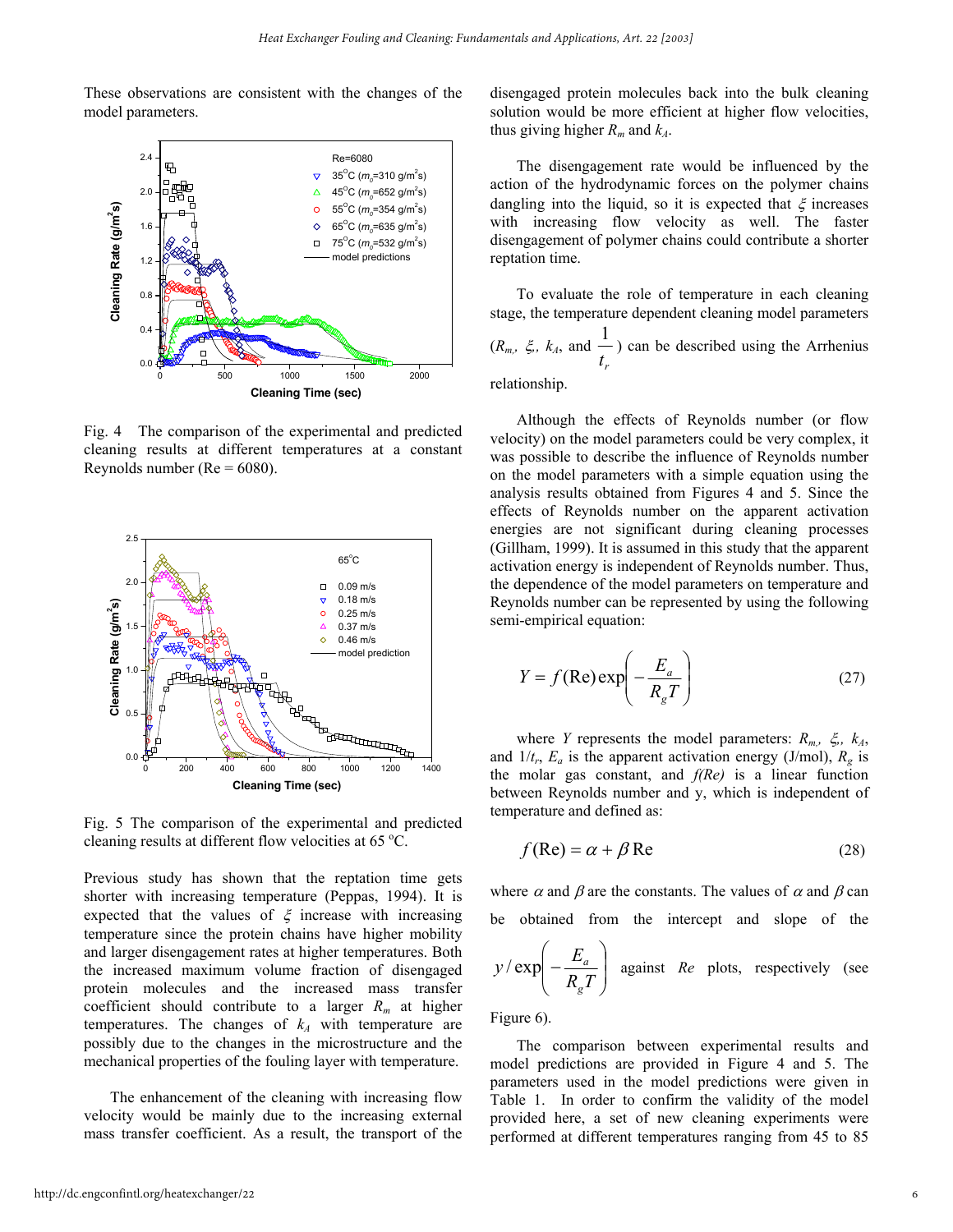<sup>o</sup>C at a constant flow velocity of 0.25 m/s. Using the same parameters provided in Table 1, the cleaning rates are predicted and compared with the experimental results in Figure 7, a good agreement was observed.

Fig 6 y · exp
$$
\left(\frac{E_a}{RT}\right)
$$
 versus Reynolds number plots at 65 °C  
for (a)  $y=R_m$  (b)  $y=\xi$ , (c)  $y=k_A$ , and (d)  $y=1/t_r$ .



Fig. 7 The comparison of the experimental and predicted cleaning results at various temperatures at a flow velocity of 0.25 m/s.

#### **Literature Cleaning Results**

The cleaning model proposed here is obtained from the investigation of a model system based on WPC gel films. Comparing this model system with more realistic experimental systems investigated previously by other researchers would not only confirm the validity of the cleaning model proposed in this study, but also make it possible to apply this cleaning model to realistic protein deposits.

Table 1. The model parameters used in the model predictions for the removal of WPC gel fouling deposits

| <b>Stage</b>     | <b>Parameters</b>                          | α                  |                   | $E_a(KJ/mol)$ |
|------------------|--------------------------------------------|--------------------|-------------------|---------------|
| <b>Reptation</b> | $1/t_r (s^{-1})$                           | $-2.7E+12$ 1.0E+09 |                   | 85            |
| <b>Swelling</b>  | $\xi(s^{-1})$                              |                    | $6.5E+03$ 1.4E+00 | 33            |
| Uniform          | $R_m$ (g/m <sup>2</sup> s) 1.0E+06 1.8E+02 |                    |                   | 41            |
| Decay            | $k_A(s^{-1})$                              | $-5.6E+02$ 1.2E+00 |                   | 38            |

There are a few systemic studies on the cleaning kinetics using whole milk fouling (Gallot-Lavallée and Lalande), and whey protein fouling (Gillham et al,1999). Using the current model, the data obtained from those previous studies were first analysed, and then the influence of temperature and Reynolds number on model parameters were estimated using Eq. (27) and (28).

Although the real fouling and cleaning systems are quite different from the gel system, it was found that the apparent activation energies obtained from this study are still valid for the protein deposits. The effects of Reynolds number on model parameters were then calculated according to the results obtained from the analyses of the experimental curves. The average critical masses of 34  $g/m<sup>2</sup>$ and 160  $g/m^2$  were estimated for the experimental results of Gillham and Gallot-Lavallée, respectively. Due to the shortage of the data at the beginning period of the cleaning process, the reptation time was taken as zero for all the following predictions. The literature experimental results and model predictions are compared in Figure 8 and Figure 9. The parameters used for the model predictions are summarised in Table 2.

Table 2. The parameters used in model prediction for the literature cleaning results provided in Figures 8 and 9.

| Author                     | <b>Gallot-Lavallee</b> | Gillham et. al.                    |             |
|----------------------------|------------------------|------------------------------------|-------------|
| Constant                   | α                      | α                                  |             |
| $\mathcal{E}(s^{-1})$      |                        | $-1.5E+05$ 5.6E+00 7.7E+02         | $2.3E + 00$ |
| $R_m$ (g/m <sup>2</sup> s) |                        | $1.0E+06$ 1.9E+02 7.0E+05 3.4E+00  |             |
| $k_A(s^{-1})$              |                        | $-1.5E+04$ 8.8E-01 6.5E+03 1.1E+00 |             |

note: the same apparent activation energies as that of WPC gels have been used.

Similar to the WPC gel removal, all the cleaning results from previous studies on the whey protein fouling and the whole milk fouling showed a typical cleaning rate curve with well-defined three stages. The influence of temperature and flow velocity upon the model parameters show a similar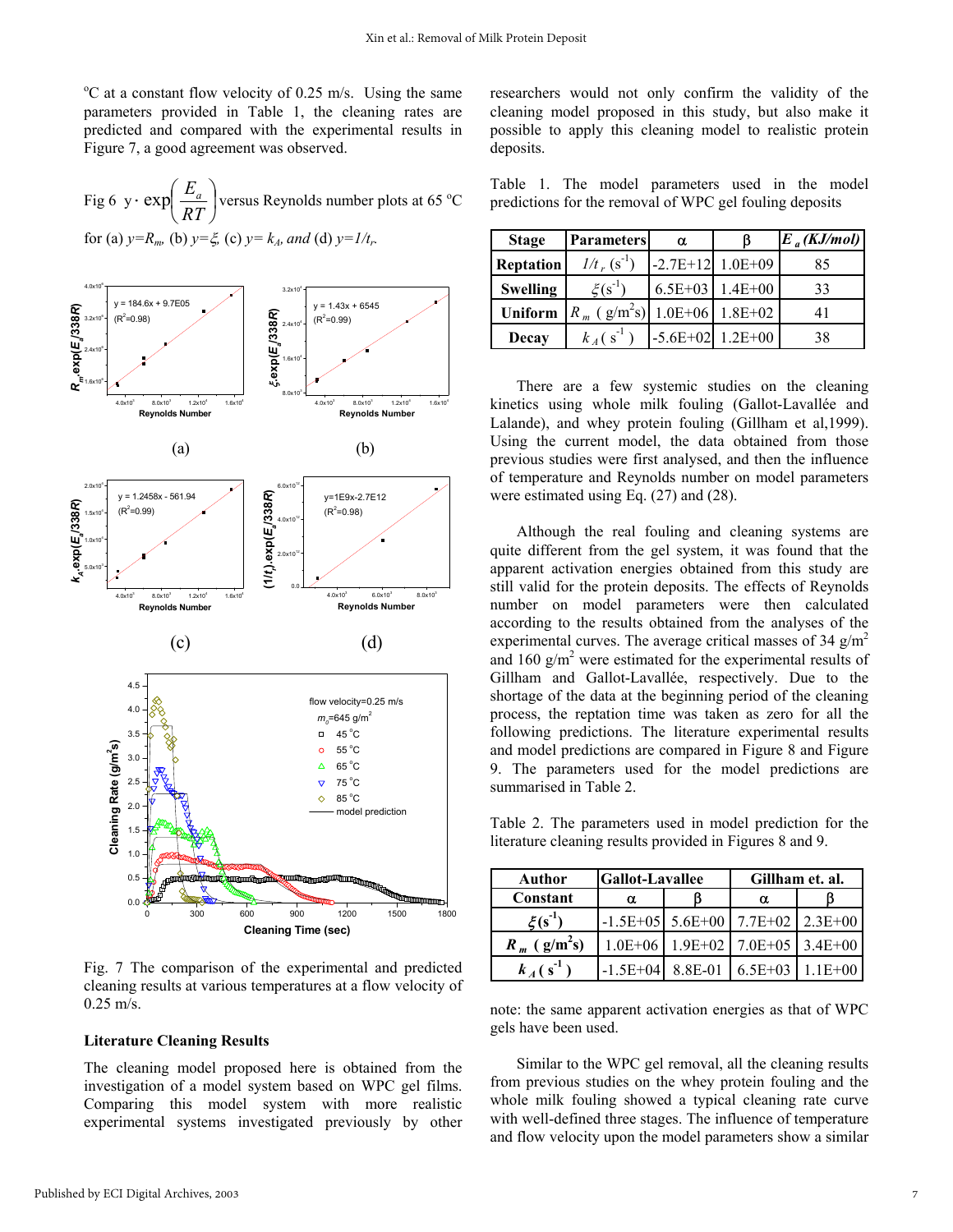trend as that of WPC gel, confirming the cleaning mechanism developed to be valid in more complex and realistic proteinaceous fouling and cleaning systems. The same value of the critical mass identified from each fouling and cleaning system suggests that the critical mass may be taken as a system constant.



Fig. 8 The model predictions together with the experimental results reported by Gallot-Lavallée and Lalande (1985).



Fig. 9 The model predictions together with the experimental results reported by Gillham et al. (1999).

#### **CONCLUSIONS**

Based on the polymer dissolution theory and fundamental mass transfer concept, a cleaning model was developed for estimating the cleaning rate and cleaning time for proteinaceous fouling. Various processes, such as reptation, disengagement, mass transfer through the boundary layer and surface area changes have been taken into account in the modelling process. The experimental results and model predictions support the modelling concepts employed. The successful use of this model in literature cleaning results shows that this new mathematical model can be applied in a real fouling and cleaning process. The current dissolution model does not take account of the role of shear force in the removal of large pieces of deposits. However, the model provides a good foundation for further studies on the cleaning mechanisms of protein-based milk fouling.

# **ACKNOWLEDGMENTS**

This work was partially sponsored by the Foundation for Research, Science and Technology program, Fonterra Co-operative Group Ltd.

#### **NOMENCLATURE**

- *A* surface area of deposits,  $m<sup>2</sup>$
- $A_L$  deposit surface area left in decay stage,  $m^2$
- $A_{L,0}$  total surface area covered by the protein film, m<sup>2</sup>
- $E_a$  the apparent activation energy, J/mol

*f(Re)* a linear function between Reynolds number and model parameters (Eq.28)

- *k* a reaction rate .
- $k_A$  a rate constant for the surface area reduction, s<sup>-1</sup> (Eq.12)
- $k_d$  disengagement rate, s<sup>-1</sup> (Eq.3)
- $k_{\phi}$  a mass transfer coefficient, g/m<sup>2</sup>s (Eq.1)
- *m* mass removed,  $g/m^2$
- $m_c$  critical mass,  $g/m^2$
- $m_u$  mass removed during uniform stage,  $g/m^2$
- $m_{su}$  mass removed during swelling and uniform stage,  $g/m^2$
- *Rg* ideal gas constant, J/molK
- *Re* Reynolds number
- $R_m$  constant cleaning rate,  $g/m^2s$
- *T* absolute temperature, K
- $t_d$  cleaning time in decay stage, s
- *tr* reptation time, s
- *tsu* sums of cleaning times in swelling and uniform stage, s
- $t_t$  total cleaning time, s
- $t<sub>u</sub>$  reptation time in uniform stage, s
- *y* symbol of model parameters (Eq.27)

# *Greek letters*

- $\alpha$  a constant (Eq.28)
- $\beta$  a constant (Eq.28)

φthe volume fraction of the disengaged protein molecules at gel-solution interface (Eq.1)

φ*m* maximum volume fraction of the disengaged protein molecules (Eq.4)

φ*0* volume fraction of the tangling protein chains at the solution side of gel-solution interface at the time  $t = t_{\text{r}}$ .

- $\xi$  kinetic constant, s<sup>-1</sup> (Eq. 4)
- dimensionless parameter  $(Eq.8)$